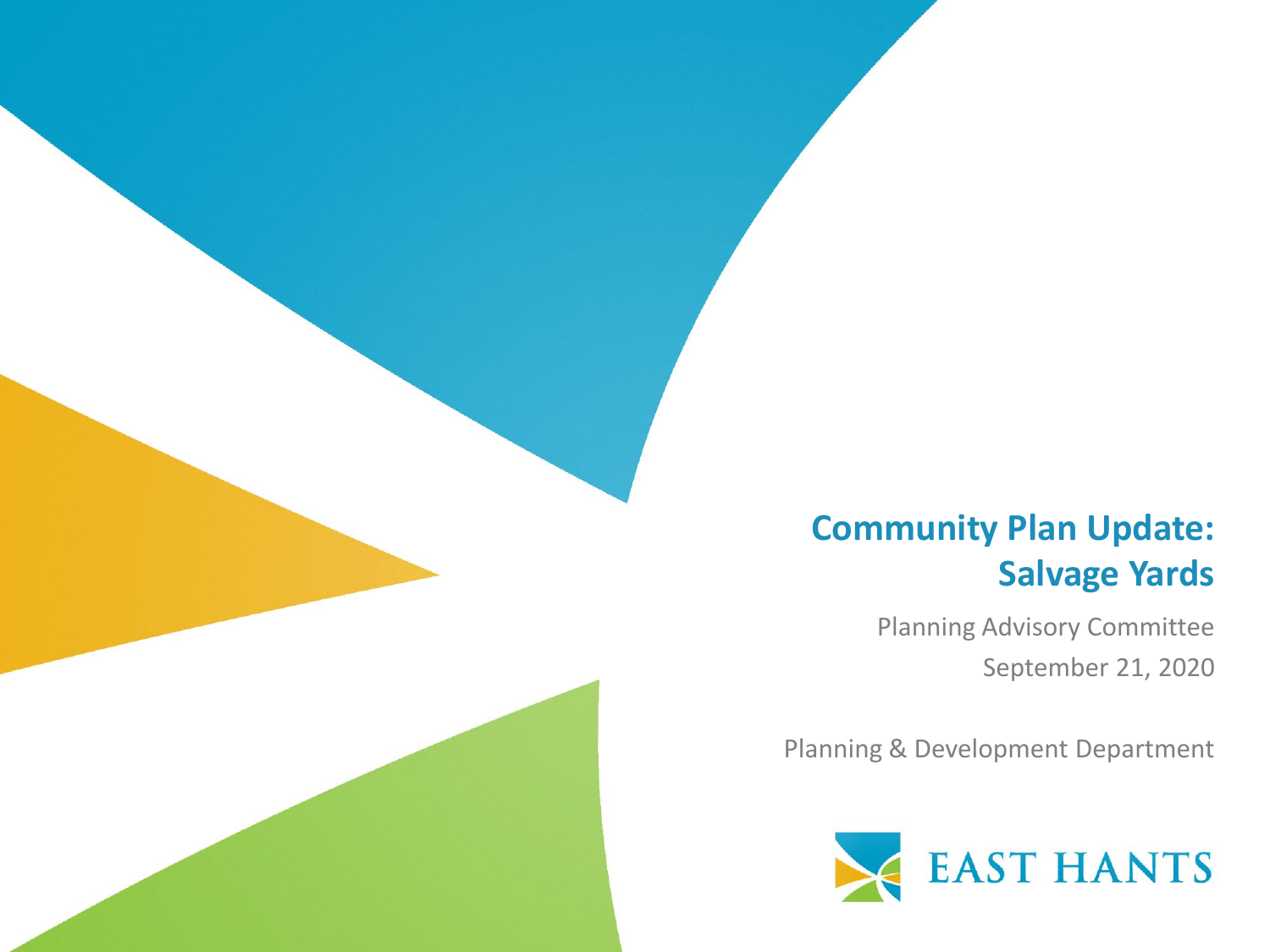## Background

- Under the current provisions of the East Hants Official Community Plan, Salvage Yards are only permitted in the Rural Use (RU) Zone and Industrial Commercial (IC) Zone by development agreement.
- According to Nova Scotia Environment and Climate Change, there are three salvage yards that are in operation in the future planned area of East Hants. These salvage yards have been identified below with the associated PIDs and a satellite image from Viewpoint.



<sup>1</sup> JEFF MILLER AUTO PARTS LIMITED PID 45210853, Noel Shore (35 & 80 acres)



W. D. LAWRENCE AUTO SALVAGE LIMITED PIDs 45330750, 45129582, 45129590 and 45129434, Upper Rawdon (180 acres)



COUNTRY HILLS AUTO SALES & RECYCLED PARTS PID 45130663, Upper Rawdon (12.6 acres)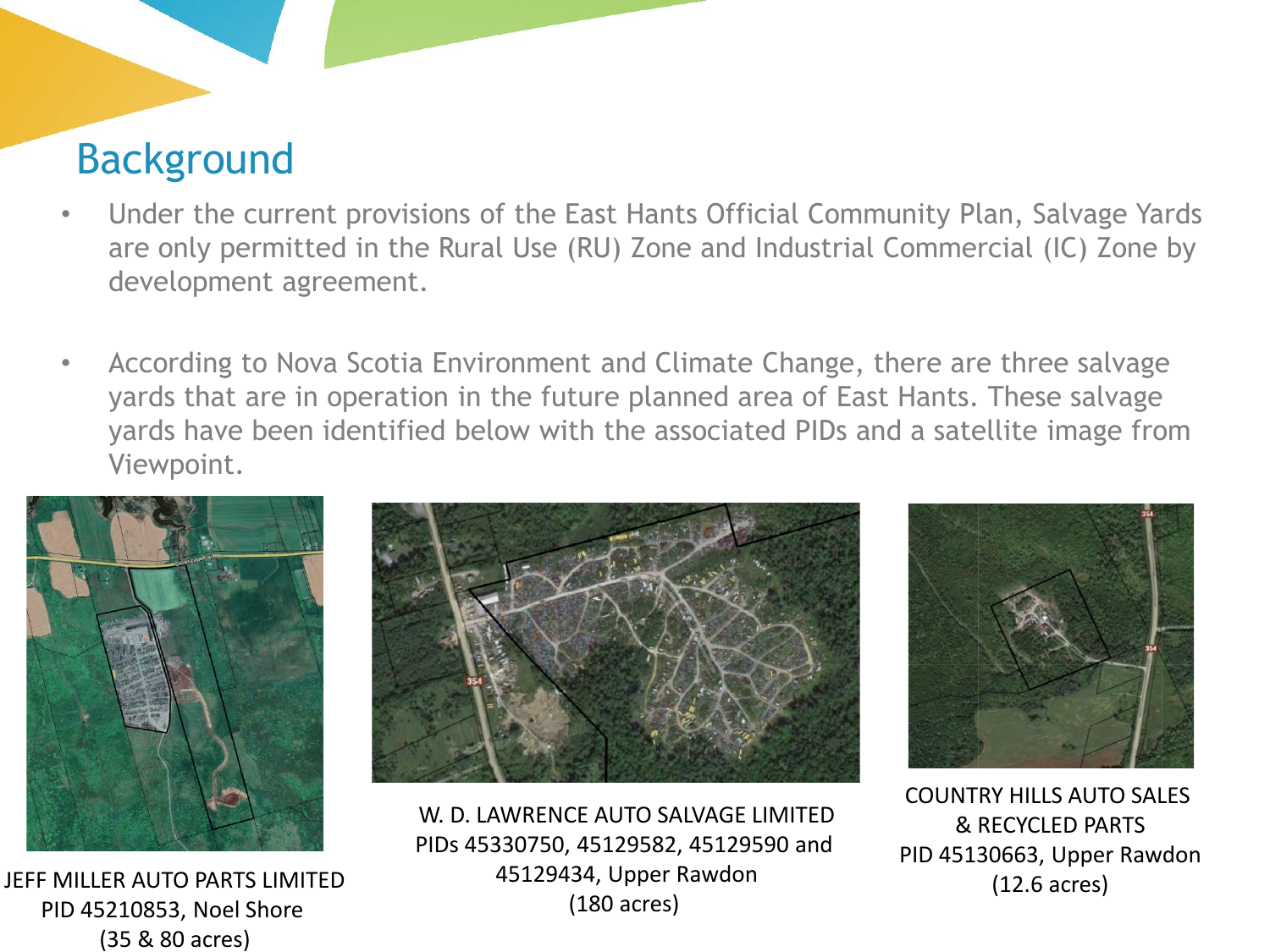# **Discussion**

- Under the current provisions of the MPS and LUB, salvage yards may only be considered by development agreement in the RU and IC Zone.
- With the extension of land use regulations to the future planned portion of East Hants, regulations for salvage yards have to be considered in this area.
- Staff recommend that new salvage yards, located in the future planned area also be considered by development agreement.
- Salvage yards have the potential to cause land use conflicts with neighbouring land uses, in addition public engagement on the location of a salvage yard is an important part of the development of such an intensive land use. Issues that could be considered via a development agreement application are unsightliness of a property, buffering/fencing, noise, setbacks, hours of operation, and signage.
- For the three salvage yards currently operating in the future planned area of East Hants, amendments would be added to the Plan that would allow these facilities to continue to operate legally and a development agreement would only be required if the facilities were to increase in size beyond their current property boundaries.
- Planning staff believe that the proposed method of regulation is fair and is in line with regulations that are applicable to salvage yards in operation in the comprehensive planned portion of East <sup>2</sup> Hants.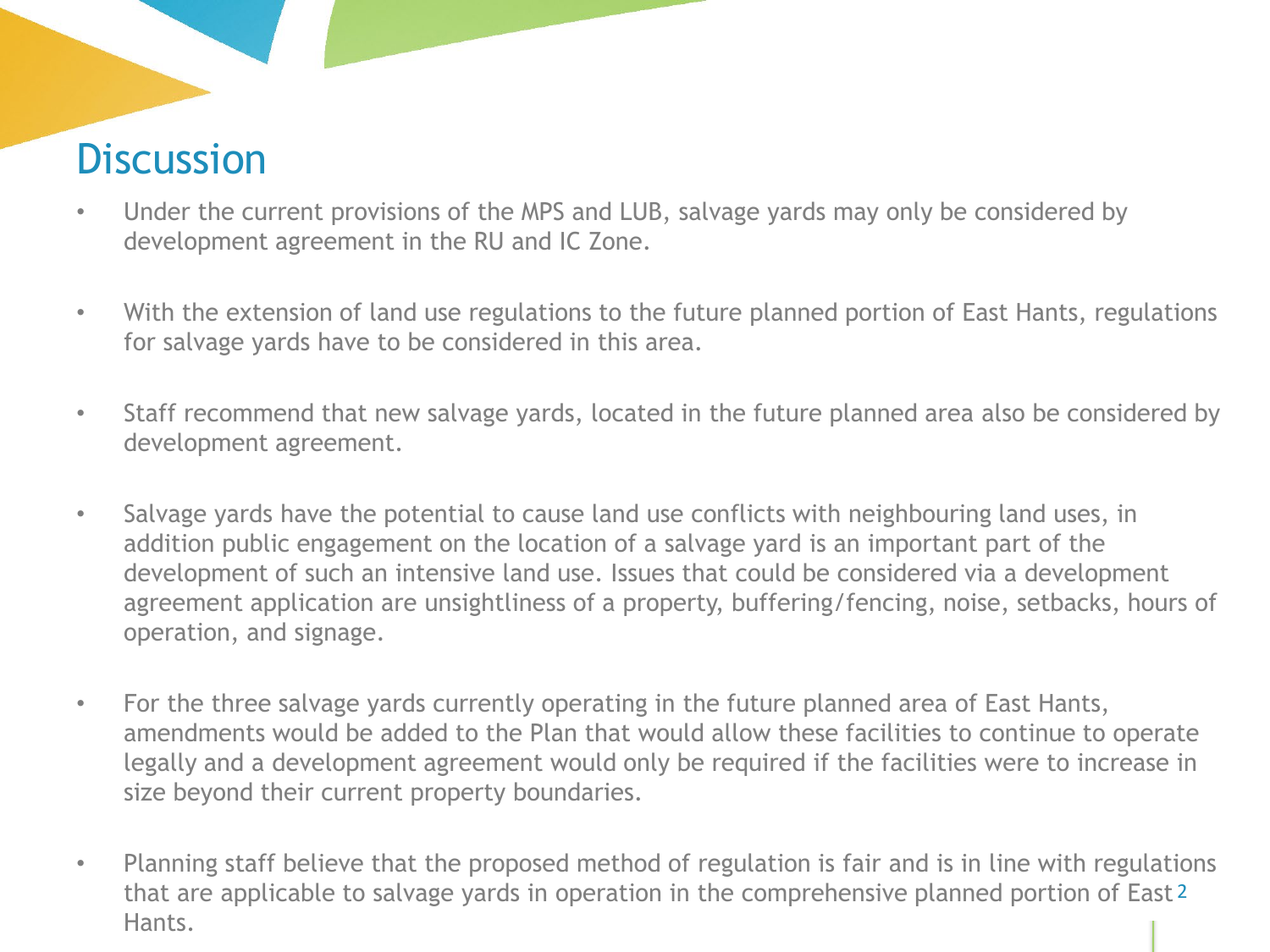## Proposed Change to Definitions

- The LUB definition for Salvage Yard and Scrap Yard are similar and can be difficult to interpret.
- In order to be more in-line with the definition used by Nova Scotia Environment and Climate Change and to ensure no overlap in our own regulations, staff are recommending that the definition for salvage yard and scrap yard be combined for one definition of Salvage Yard.
- Nova Scotia Environment and Climate Change does not use the term "scrap yard" in their publications; therefore staff are proposing the following salvage yard definition replaces the existing definition and that the definition of scrap yard is deleted.
- **Salvage Yard** means a premise where used bodies or parts of automobiles, or used bodies or parts of other vehicles or machinery/industrial equipment are placed or stored or kept.